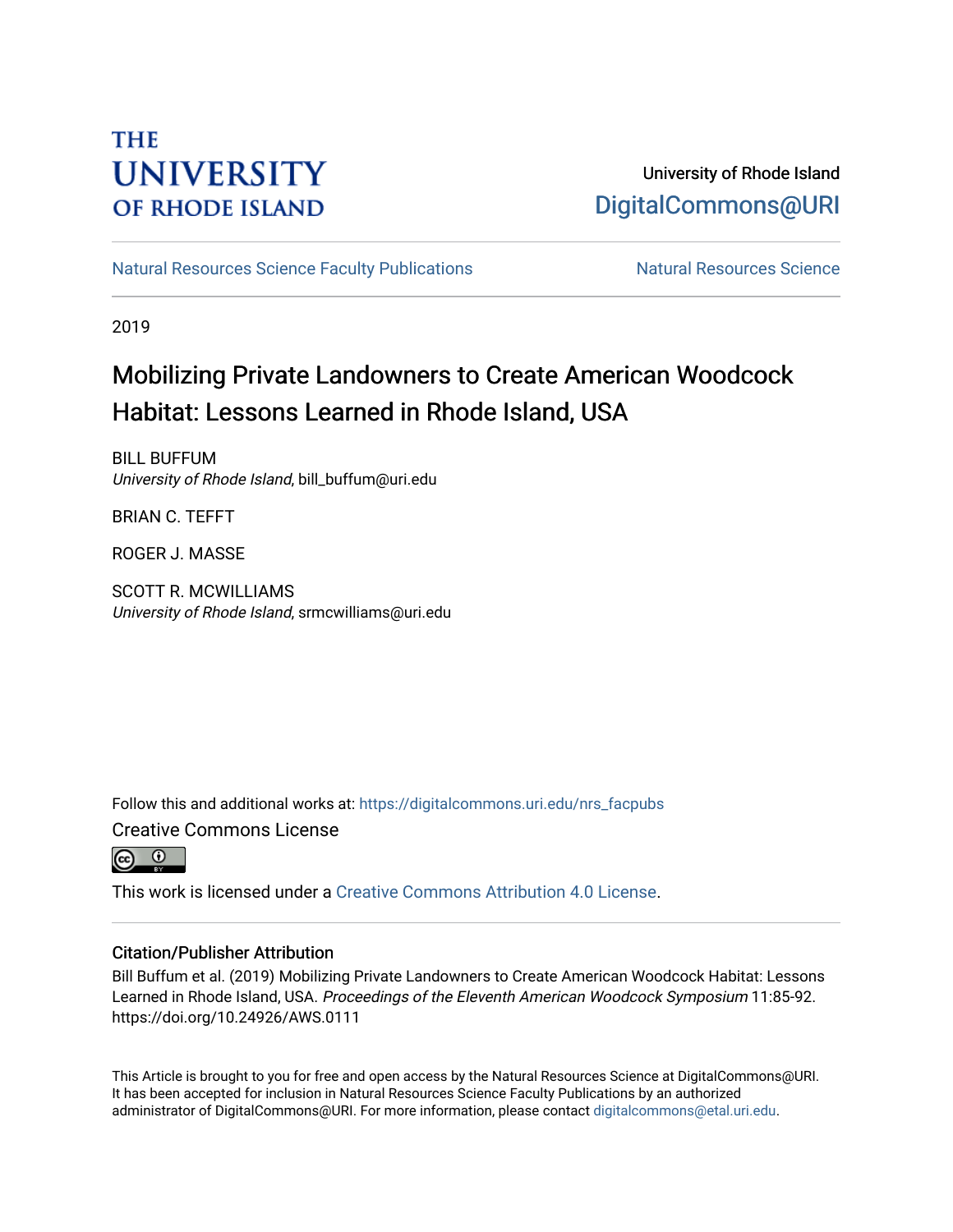# **Mobilizing Private Landowners to Create American Woodcock Habitat: Lessons Learned in Rhode Island, USA**

- **BILL BUFFUM,**<sup>1</sup> University of Rhode Island, Department of Natural Resources Science, *13 Coastal Institute in Kingston, Kingston, RI 02881, USA*
- **BRIAN C. TEFFT,**<sup>2</sup> Rhode Island Department of Environmental Management, Division of Fish and Wildlife, *277 Great Neck Road, West Kingston, RI 02892, USA*
- **ROGER J. MASSE,**<sup>3</sup> University of Rhode Island, Department of Natural Resources Science, *102 Coastal Institute in Kingston, Kingston, RI 02881, USA*
- **SCOTT R. MCWILLIAMS,** University of Rhode Island, Department of Natural Resources Science, *102 Coastal Institute in Kingston, Kingston, RI 02881, USA*

**ABSTRACT** Engaging private landowners in the conservation of American woodcock (*Scolopax minor*; hereafter, woodcock) in the northeastern United States is important because most forests in the region are privately owned. For this reason, a consortium of conservation agencies in the region has been encouraging private landowners to create young forest vegetation types. This study summarizes the achievements and lessons learned through 3 components of a collaborative outreach program as practiced in Rhode Island, USA since 2008: 1) providing technical and financial assistance to private landowners to support woodcock habitat creation, 2) developing a woodcock management demonstration area in the Great Swamp Wildlife Management Area to support research and landowner trainings, and 3) conducting research on landowner involvement in the creation of young forest. We found that the financial and technical assistance was an important factor motivating private landowners to create young forest. Furthermore, response to a follow-up questionnaire after our trainings was encouraging; 83% of the participants followed up with forest management on their own properties, and creation of young forest was the most common activity. The woodcock demonstration area strongly supported the training programs by allowing landowners to see regenerating clearcuts of 4 different ages in close proximity, and it was used as a research site to determine how woodcock selected certain-aged young forest patches. Our spatial analysis confirmed that the extent of young forest created in Rhode Island during the 7 years after 2004 was almost double the extent created during the previous 7 years, and that private landowners created more habitat than either government agencies or nongovernment organizations. We conclude that private landowners can play an important role in the conservation of woodcock, and recommend an expanded outreach program to mobilize them.

#### *Proceedings of the American Woodcock Symposium 11: 85–[92](#page-8-0)*

**Key words:** American woodcock, clearcutting, early successional forest, forestry demonstration, private landowners, spatial analysis

<sup>1</sup> corresponding author: buffum@uri.edu

<sup>2</sup> retired

<sup>3</sup> current affiliation: State University of New York at Cobleskill, Fisheries, Wildlife,

and Environmental Science Department, Cobleskill, NY 12043, USA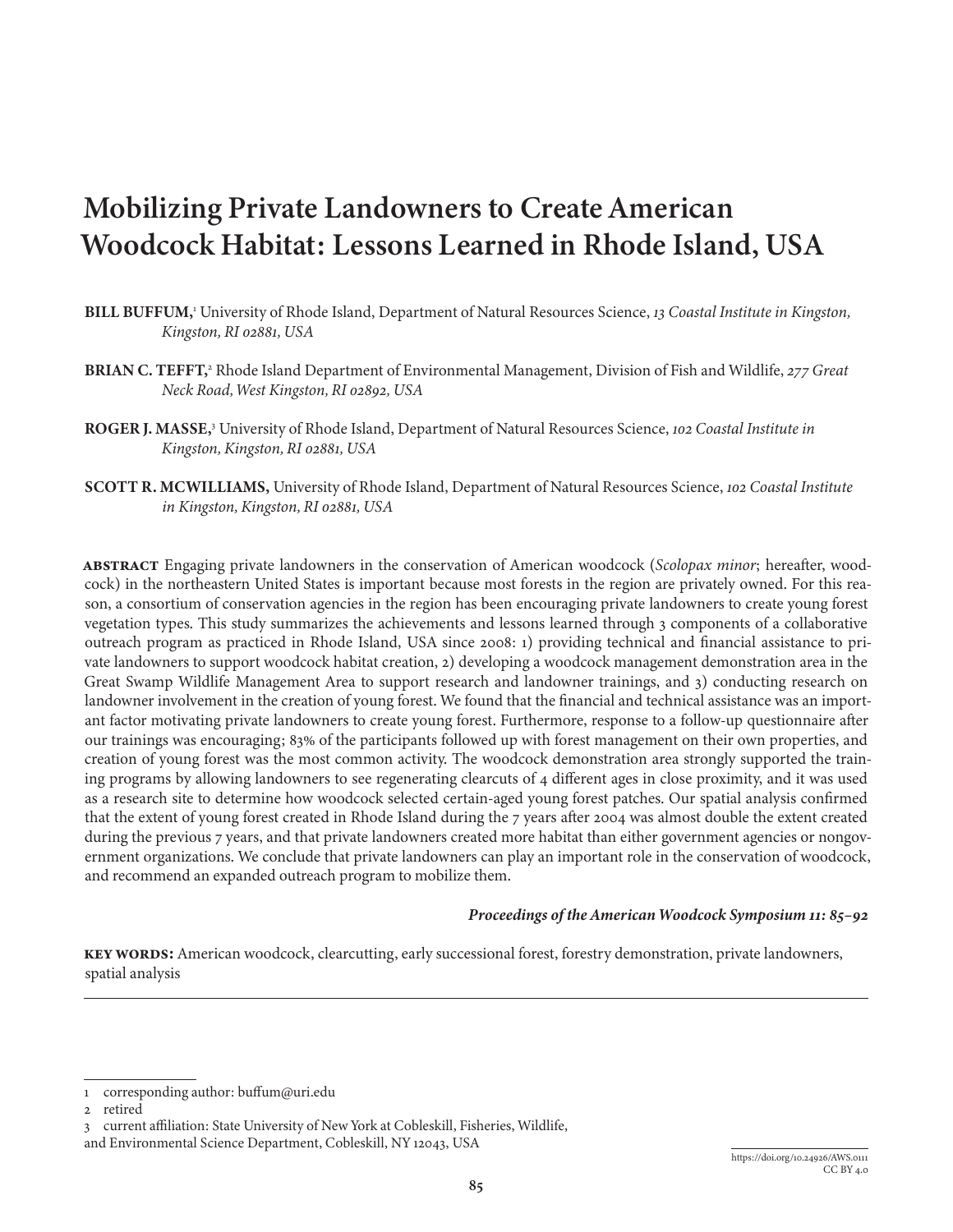American woodcock (*Scolopax minor*; hereafter, woodcock) populations in the eastern United States have declined by roughly 1% per year since 1968 (Cooper and Rau 2013), a decline linked to the loss of young forest vegetation types (McAully et al. 2005, Kelly et al. 2008). Private landowners are critical to the conservation of woodcock in southern New England, where private ownership of forests is 77% in Connecticut, 79% in Massachusetts, and 85% in Rhode Island (Butler et al. 2011). For this reason, a consortium of federal, state, university, and private conservation agencies in Rhode Island has been collaborating since 2008 to encourage private landowners to create habitat for woodcock and other species that require young forests.

The consortium is led by 4 agencies—the Rhode Island Department of Environmental Management (RIDEM), the University of Rhode Island (URI), the USDA Natural Resources Conservation Service (NRCS), and the Rhode Island Resource Conservation and Area Development Council (RC&D)—and has received valuable support from several other agencies, including the USDA National Institute of Food and Agriculture (through URI Agricultural Experiment Station), the RI Forest Conservators Organization, and the Ruffed Grouse Society. The program has included 3 main components: 1) providing technical and financial support to motivate private landowners to create young forests on their properties, 2) creating a 40-ha woodcock management demonstration area for research and training purposes, and 3) conducting research on landowner involvement in the creation of young forests. The purpose of this manuscript is to document the lessons learned through this integrated program and to offer recommendations for an expanded outreach program to private landowners in the northeastern United States.

#### **Study Area**

Our study area for our larger-scale spatial analyses and for engaging private landowners in forest management included the state of Rhode Island. Our study also focused on the 40-ha woodcock management demonstration area in the Great Swamp Wildlife Management Area, South Kingstown, Rhode Island, USA. The RIDEM Division of Fish and Wildlife initiated forest cutting in 1995 within an area that was formally designated in 2008 as a woodcock habitat demonstration area. RIDEM created this demonstration area to support the Woodcock Conservation Plan for New England/New York, which proposed developing demonstration areas on public lands to showcase exemplary habitat management for woodcock and other young-forest-dependent wildlife (Williamson 2008). RIDEM selected the Great Swamp Wildlife Management Area for this demonstration area because its approximately 1,050 ha of wetland forest and 325 ha of upland forest were largely in older age classes (60 to 100 years old). The stated

objectives for the Rhode Island woodcock demonstration area were to: 1) manage young forest vegetation types for woodcock and other wildlife, using Best Management Practices, 2) monitor woodcock and songbird response to habitat management, 3) measure key habitat features, and 4) create educational materials and opportunities for private landowners. Given the importance of this demonstration area for landowner training and research, we briefly describe in the Results how the demonstration area was developed and how it has been utilized.

#### **Methods**

#### **Technical and financial support to private landowners**

The consortium organized a number of training events each year for private landowners, including the annual Rhode Island Coverts Workshop, a 3-day event that included classroom and field-based training related to creating young forests. We also encouraged private landowners to apply for technical and financial support from the NRCS Environmental Quality Incentives Program (NRCS 2017) and the URI-NRCS Regional Conservation Partnership Program (URI 2017). In 2014, we conducted a survey of private landowners who created young forests after having participated in a Rhode Island Coverts Workshop between 2008 and 2012 (Buffum et al. 2014). We provide a summary of these survey findings and a follow-up analysis of NRCS technical and financial support targeted to create young forest.

#### **Spatial analysis of young forest vegetation**

Our spatial analysis compared the extent of young forest vegetation created in Rhode Island during 2 7-year periods (1997–2004 and 2004–2011) by private landowners, government agencies, and non-government organizations. We used ArcGIS version 10.4.1 (Environmental Systems Research Institute, Redlands, CA) with datasets and imagery that are publicly available on the Rhode Island Geographic Information System (RIGIS 2017); land use/land cover (1997, 2004 and 2011); conservation status (2014); and imagery (1997, 2004, 2008, 2011, 2016). We identified parcels with an area ≥1 ha that were classified as forest in 2004 and as non-forest in 2011. We used the 2004 and 2011 imagery to confirm that the plots had been clearcut. We used the 2016 imagery to exclude plots that had already been converted to land uses other than young forest by 2016. Finally, we classified the ownership status of the remaining young forest plots into 6 categories of conservation land (state, federal, municipal, land trust, non-governmental organization [NGO], private) and 1 category of non-conservation land. We compared the results to data from a previous study that used a similar approach to assess the extent of young forest vegetation types created between 1997 and 2004 (Buffum et al. 2011).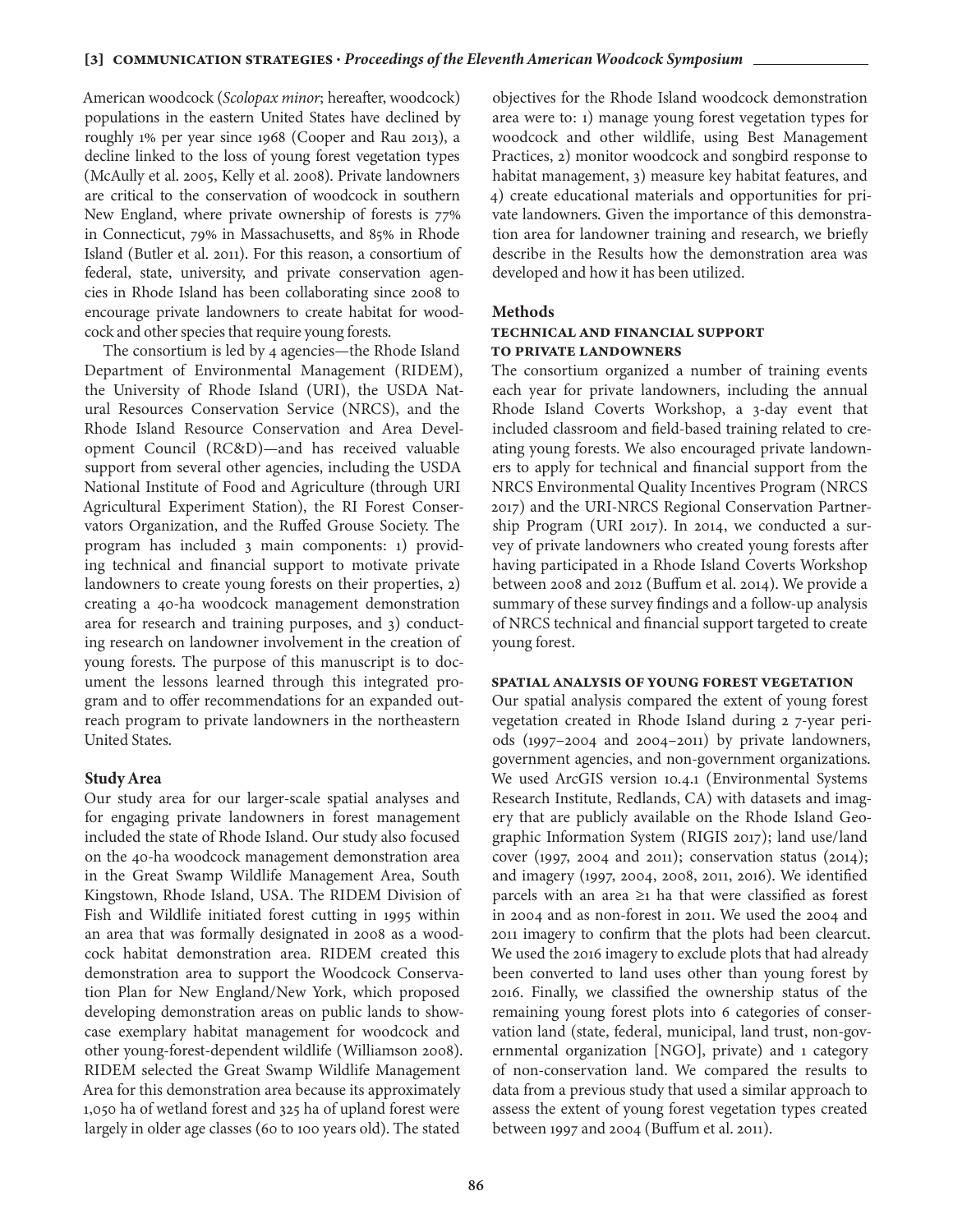#### **Creating Woodcock Habitat ·** *Buffum et al.*

#### **Results**

#### **Support to private landowners**

Follow up by private landowners after attending our trainings was encouraging—our survey found that 83% of landowners who had attended the Coverts Workshop ≥6months before the survey had already followed up by preparing a management plan or implementing forestry activities on their properties, with the most common activity being the creation of young forest (Buffum et al. 2014). The main factor affecting how quickly they implemented forest management activities after the training appeared to be whether they had completed a forest management plan, a process that can take up to a year. Eighty percent of participants with management plans had already implemented some forest management activities.

The size of forest holdings did not affect the likelihood of follow-up after the training. Participants owning ≥20 ha of forest mentioned several advantages of having larger forest holdings when creating young forest vegetation types: greater flexibility in site selection, fewer conflicts with neighbors who do not like clearcuts near their property boundaries, and greater ability to engage loggers who often prefer larger jobs. Participants with smaller holdings were less likely to be interested in earning income from their forests or to have sold timber or firewood. However, they were equally likely to have conducted forest management before attending the training, and to have followed up after attending the training.

Landowner awareness about the importance of young forests was low. All of our training participants had a strong interest in wildlife, but few were aware before attending the training that so many wildlife species depended on young forests or that this vegetation type was declining in New England. Many viewed clearcutting negatively, and 33% said they probably would not have implemented any clearcuts if they had not attended the training. Financial and technical assistance from NRCS was an important motivating factor; 84% of the landowners who implemented activities after attending the Coverts Workshop received support from NRCS, and 47% said they would probably not have implemented the activities without the financial assistance. However, many participants were not aware about NRCS financial assistance programs before attending our training.

#### **Woodcock demonstration Area**

After the plan for the woodcock demonstration area was formally submitted in 2008, RIDEM almost tripled the extent of young forest vegetation to 33.17 ha with 4 more clearcuts in 2012 and 2017 (Table 1 and Fig. 1). The aim was to create a mosaic of young forest stands of different ages adjacent to mature forest and open fields. The planned clearcuts were marked by wildlife biologists and foresters, and offered for sale at open bid to local commercial loggers. The payments from the loggers covered all of the costs of the habitat-creation program. The loggers were instructed to leave 1–2 mast-producing trees per ha as a food source for wildlife and 1–2 standing dead snags per ha as habitat for cavity nesters. All downed woody debris was retained on-site scattered or in small brush piles. As our experience grew, we planned larger patch cuts (>4 ha each) and reduced the stand reentry time to accomplish our original goal of a 25-year rotation for the entire area. For more information about the site, see Timberdoodle.org (2017).

Initially we encountered some opposition to creating these clearcuts, the purpose of which was misunderstood by some citizens who visited the area for recreational purposes. We responded to these complaints through educational presentations about the habitat program, stressing that the clearcuts were necessary to preserve biodiversity within the management area by creating young forests that so many wildlife species depend upon.

RIDEM and URI started a pilot research program in 2008 to examine the impact of the young forest management on woodcock and other bird species (Masse et al. 2013, Masse et al. 2014, 2015). In brief, we captured male woodcock on their singing grounds and fitted them with backpack-style transmitters. The telemetry data included locations, movements, survival, and habitat use by woodcock, expanding knowledge of local woodcock and the impact of the demonstration area. Basic home-range and habitat-use data included dominant forest type used, age class, stem density, overstory density, and earthworm biomass. We also used point-count surveys to assess the impact of habitat management on other high-priority avian species.

We determined that all of the habitat needs of woodcock residing in the Great Swamp Wildlife Management Area during spring through fall could be met because roosting meadows, daytime feeding areas, and singing grounds were available. Some important findings were that

**Table 1.** Timing and combined area of young forest habitat patches produced by Rhode Island Department of Environmental Management Division of Fish and Wildlife as part of the creation of an ca. 40-ha woodcock management demonstration area in the state-owned Great Swamp Wildlife Management Area, South Kingstown, Rhode Island.

| Year  | <b>Hectares</b> | <b>Number Plots</b> |  |  |
|-------|-----------------|---------------------|--|--|
| 1995  | 4.63            | 3                   |  |  |
| 2007  | 8.50            | 3                   |  |  |
| 2012  | 9.81            | $\mathbf{2}$        |  |  |
| 2017  | 10.24           | $\mathbf{2}$        |  |  |
| Total | 33.17           | 10                  |  |  |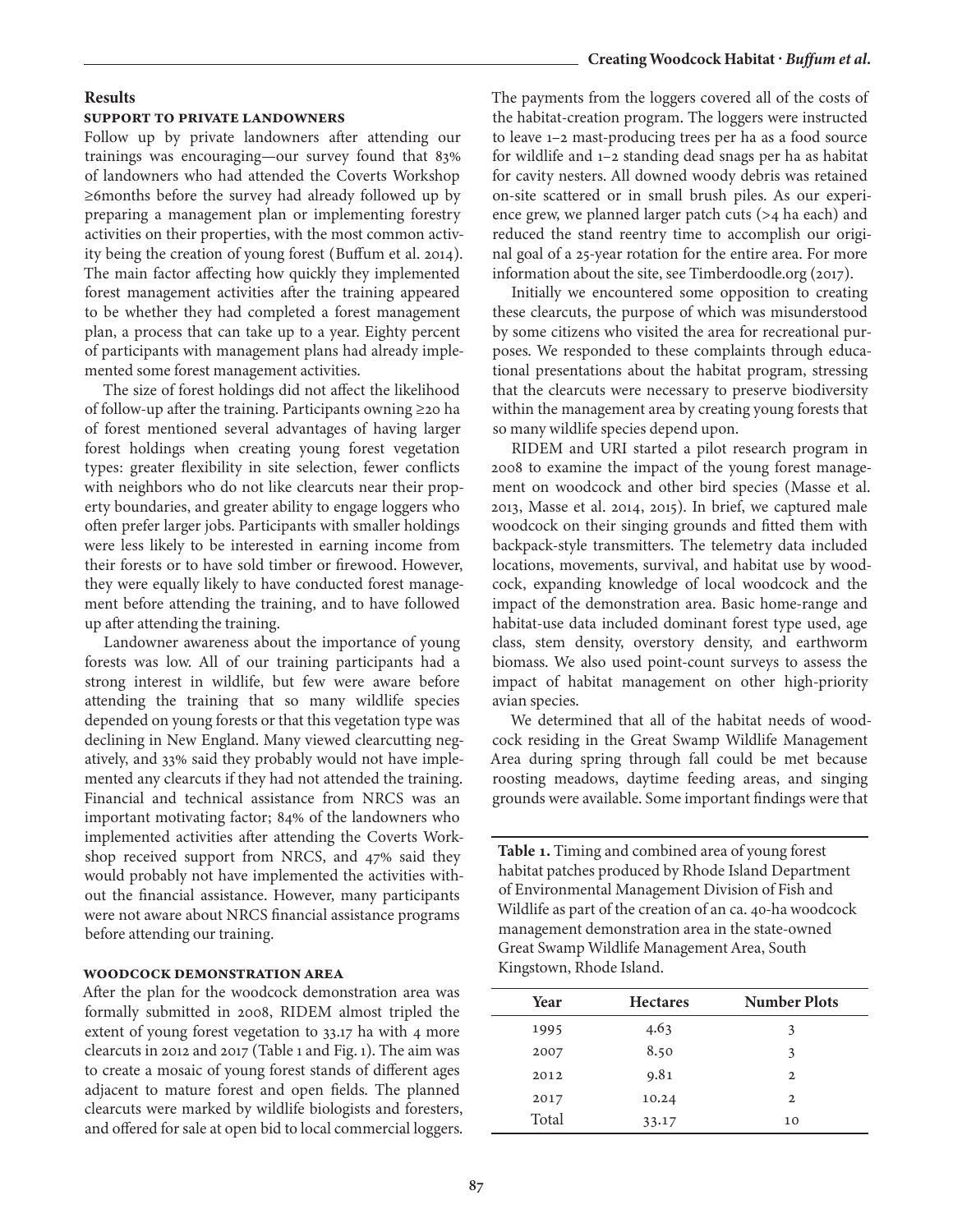1) 83% of the daytime feeding areas were located in wetland deciduous forests, 2) average stem density within home ranges was 9,500 stems per ha, and 3) earthworm biomass was significantly higher within home ranges than in other nearby forests. The importance of the habitat management for other avian species was an additional benefit that supported the habitat management program goals, as 39 species of birds were identified using the managed areas, including several species of high conservation concern.

We used the demonstration area to educate university wildlife classes, visiting scientists and symposiums, and private citizen forestry associations, and for targeted private landowner outreach programs such as the Rhode Island Coverts Workshop. The demonstration area allows our team of scientists to communicate directly with private landowners about the impact they can have on wildlife by employing basic habitat management practices on their properties. We plan to install a series of interpretive signs to further educate the public about woodcock habitat requirements. URI graduate students and faculty are working with RIDEM to design interpretive signs with information about woodcock roosting grounds (Fig. S1), singing grounds, feeding grounds, nesting cover, and other topics (Monahan 2012).

#### **Spatial analysis of young forest cover types**

The amount of young forest created in clearcuts of ≥1 ha in Rhode Island increased from 37.9 ha/year during the period of 1997–2004 to 73.9 ha/year during the period of 2004–2011 (Table 2). In both periods, most of the young forest was created on privately-owned land without any conservation status, which applies to most landowners who apply for NRCS support. Most of the young forest produced on conservation lands was created by municipal organizations during the first period, and by the State of Rhode Island in the second period. In both periods, most of the young forest that was subsequently converted to other land uses was for residential and commercial construction, with much smaller amounts used for agriculture, gravel mines, and lawns. Most of these conversions took place within a few years; our analysis of the 2016 imagery revealed that only 7% of the young forest created between 1997–2004 that was still forest in 2008 was converted to other land uses by 2016.

These findings on the extent of young forest created on state land are consistent with data compiled by RIDEM, which show that the extent of clearcuts on state land increased considerably after 2004 (Fig. 2). This trend can be expected to continue due to planned clearcuts in 2018 and 2019 at the same level as the 2017 cuts. NRCS support to private landowners for creating young forest in Rhode Island also increased since 2006. The annual extent of young forest created by private landowners with support from NRCS for early successional habitat practices during 2012–2017 was almost 3 times the annual extent during 2006–2011.

#### **Discussion**

Our findings highlight the importance of educating landowners about the value of young forest cover types for wildlife. Awareness of this issue before attending the training was unexpectedly low, considering that the participants already had strong interest in wildlife. This applied to several participants who had already prepared forest management plans before attending the training, which suggests that their consulting foresters did not stress the importance of creating young forest during the process of plan preparation. Thus, we believe that consulting foresters as well as landowners could benefit from training about the ecological importance of young forests. This is

**Table 2.** Amount of young forest created in Rhode Island between 1997–2004 and 2004–2011 by fee ownership type based on clearcuts of ≥1 ha that had not been converted to non-forest land use 5 years after the end of the period.

|                | <b>Conservation Status</b> | 1997-2004 |              | $2004 - 2011$ |                |
|----------------|----------------------------|-----------|--------------|---------------|----------------|
| Fee Ownership  |                            | Ha        | % of total   | Ha            | % of total     |
| <b>State</b>   | Conserved                  | 7.4       | 3            | 55.4          | 11             |
| Federal        | Conserved                  | 0.0       | $\Omega$     | 2.7           | $\mathbf{1}$   |
| Land Trust     | Conserved                  | 8.6       | 3            | 7.0           | $\mathbf{1}$   |
| Municipal      | Conserved                  | 81.4      | 31           | 49.3          | 10             |
| NGO            | Conserved                  | 0.3       | $\Omega$     | 20.1          | $\overline{4}$ |
| Private        | Conserved                  | 3.6       | $\mathbf{1}$ | 3.6           | $\mathbf{1}$   |
| Private        | Non-conserved              | 164.1     | 62           | 378.9         | 73             |
| Total          |                            | 265.3     | 100          | 517.0         | 100            |
| Total per year |                            | 37.9      |              | 73.9          |                |

especially important considering that many landowners have negative perceptions about clearcutting (Berlick et al. 2002).

Our findings also suggest an opportunity for outreach programs in southern New England to target landowners with small forest holdings. Other studies have reported correlations between larger forest holdings and more active forest management (Rickenbach and Kittredge 2009) and greater participation in forestry programs (Poudyal and Hodges 2009, Ma et al. 2012). However, our participants with smaller holdings were equally likely to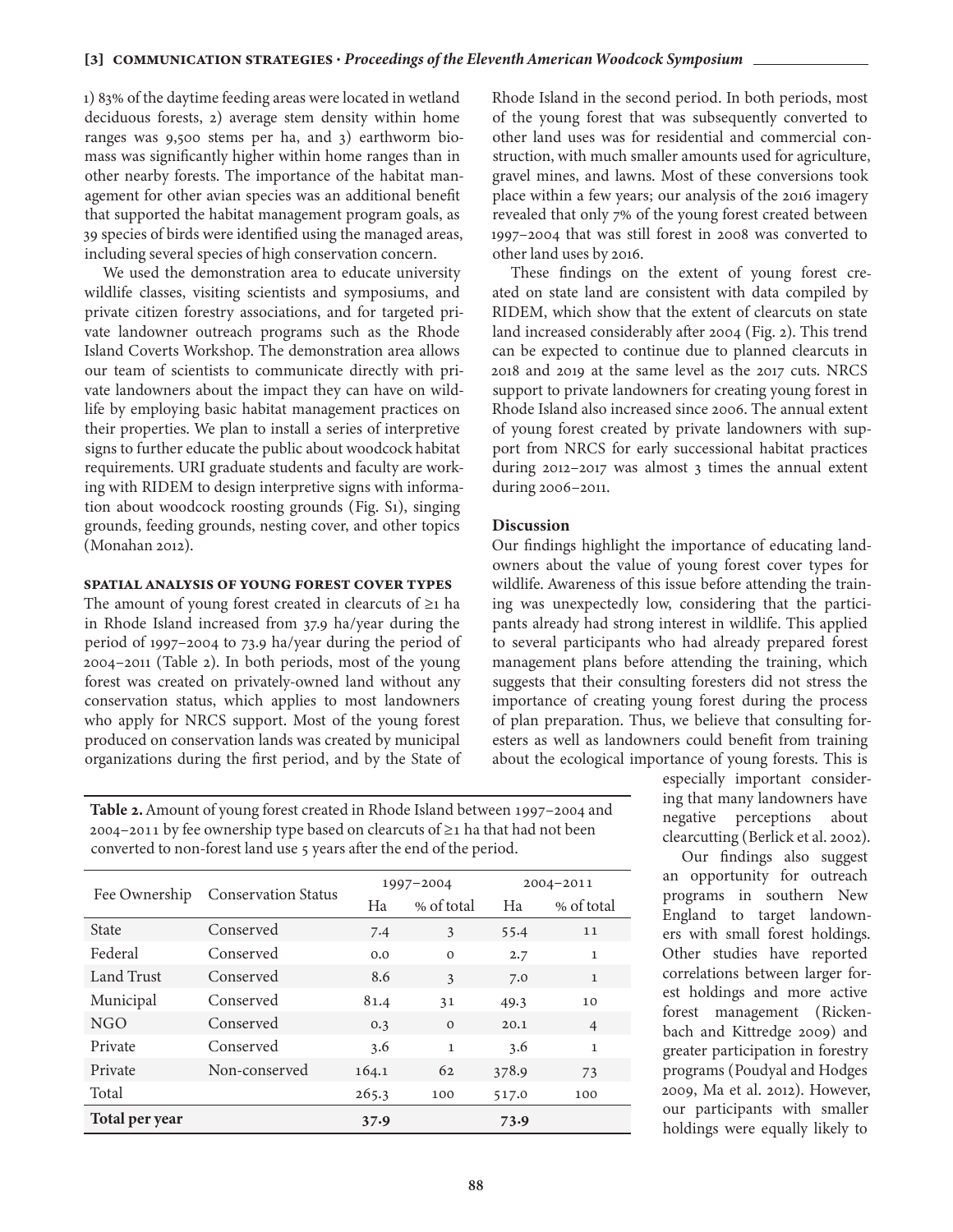follow up with management practices on their properties after the training. We believe that landowners with small holdings can make a valuable contribution by creating woodcock singing grounds, which can be achieved with clearcuts as small as 0.2 ha (Kelley et al. 2008), although cuts ≥0.6 ha would also provide suitable habitat for many shrubland bird species (Askins et al. 2007). Landowners with small holdings can also support wildlife species such as New England cottontail (*Sylvilagus transitionalis*) that require much larger habitat patches if their properties are near existing patches of young forest (Buffum 2016).

The financial and technical assistance offered by NRCS was an important motivating factor for the landowners who attended our training sessions. We agree with Daniels et al. (2010), who reported that profit was not the primary objective of many landowners, but that the financial incentives increased the area of forest owners were willing to manage. We strongly endorse the current NRCS program of providing financial support for the preparation of forest management plans, an important first step in creating wildlife habitat. We recommend that these important technical and financial assistance programs be promoted more widely, and that simpler descriptions of NRCS forestry programs and application procedures be developed.

The woodcock demonstration area has been extremely valuable for our outreach program because it allows landowners to see regenerating clearcuts of 4 different ages in close proximity, which makes them much more comfortable with the idea of clearcutting. The scale of habitat management in the demonstration area can be intimidating for some private landowners, but our training sessions also include visits to private landowners who have implemented smaller-scale habitat-creation activities. Several authors have emphasized the benefits of peer-to-peer learning as an effective approach to motivate landowners (Rickenbach and Kittredge 2009, Ma et al. 2012). We believe that exposing participants in our training sessions to both small- and large-scale habitat management activities is an effective strategy, and the feedback from those who attended training sessions has been highly favorable.

We are far from creating the amount of young forest in Rhode Island that wildlife biologists have recommended to stabilize populations of woodcock and other species that require this vegetation type. For example, Dettmers and Rosenberg (2000) proposed addressing population objectives for priority shrubland bird species by maintaining young forest on 10% of forests in southern New England, which is almost double the current extent in Rhode Island (Buffum et al. 2011). The 2008 Woodcock Conservation Plan proposed an even more ambitious program of maintaining shrubland and young forest on 27% of forests in Rhode Island, which would require a greatly increased amount of clearcutting. Nevertheless, we were encouraged to see that the amount of young forest created per year in

Rhode Island doubled after 2004, and that most of this increase was due to the efforts of private landowners. We cannot attribute all of this increase to the efforts of our consortium, but we are confident that our integrated program has made a positive contribution and that further increases are possible if we intensify our efforts. It is also clear that private landowners can play an important role in the conservation of woodcock in our region and elsewhere, and we recommend an expanded outreach program to mobilize them.

#### **Acknowledgments**

We are grateful to the anonymous reviewers for their comments on the manuscript. This work was supported by the University of Rhode Island and the Rhode Island Department of Environmental Management (Award 3394024). It is contribution #5473 of the University of Rhode Island Agricultural Experiment Station.

#### **Literature Cited**

- Askins, R.A., B. Zuckerberg, and L. Novak. 2007. Do the size and landscape context of forest openings influence the abundance and breeding success of shrubland songbirds in southern New England? Forest Ecology and Management 250:137–147.
- Berlick, M.M., D.B. Kittredge, and D.R. Forest. 2002. The illusion of preservation - a global environmental argument for the local production of natural resources. Harvard Forest Paper 26. Harvard Forest, Harvard University, Petersham, Massachusetts, USA.
- Buffum, B. 2016. Identifying sites where small clearcuts can expand habitat for New England cottontail in conjunction with existing habitat patches in Rhode Island. University of Rhode Island, Department of Natural Resources, Kingston, Rhode Island, USA
- Buffum, B., S.R. McWilliams, and P.V. August. 2011. A spatial analysis of forest management and its contribution to maintaining the extent of shrubland habitat in southern New England, United States. Forest Ecology and Management 262:1775–1785.
- Buffum, B., C. Modisette, and S. McWilliams. 2014. Encouraging family forest owners to create early successional wildlife habitat in southern New England. PLoS ONE 9:6.
- Butler, B.J., C.J. Barnett, S.J. Crocker, G.M. Domke, D. Gormanson, W.N. Hill, C.M. Kurtz, T. Lister, C. Martin, P.D. Miles, R. Morin, W.K. Moser, M.D. Nelson, B. O'Connell, B. Payton, C.H. Perry, R.J. Piva, R. Riemann, and C.W. Woodall. 2011. The forests of southern New England, 2007: a report on the forest resources of Connecticut, Massachusetts, and Rhode Island. NRS. 55 : U.S. Department of Agriculture, Forest Service, Northern Research Station, Newtown Square, Pennsylvania, USA.
- Cooper, T.R., and R.D. Rau. 2013. American woodcock population status - 2013. U.S. Fish and Wildlife Service, Laurel, Maryland, USA.
- Daniels, S.E., M.A. Kilgore, M.G. Jacobson, J.L. Greene, and T.J. Straka. 2010. Examining the compatibility between forestry incentive programs in the US and the practice of sustainable forest management. Forests 1:49–64.
- Dettmers, R., and K.V. Rosenberg. 2000. Partners in Flight landbird conservation plan: Physiographic Area 9: southern New England. Partners in Flight. Available at http://www.partnersinflight.org/bcps/pifplans.htm.
- Kelley, J., S. Williamson, and T.R. Cooper, editors. 2008. American woodcock conservation plan. Wildlife Management Institute. Available at: http://timberdoodle.org/, Cabot, Vermont, USA.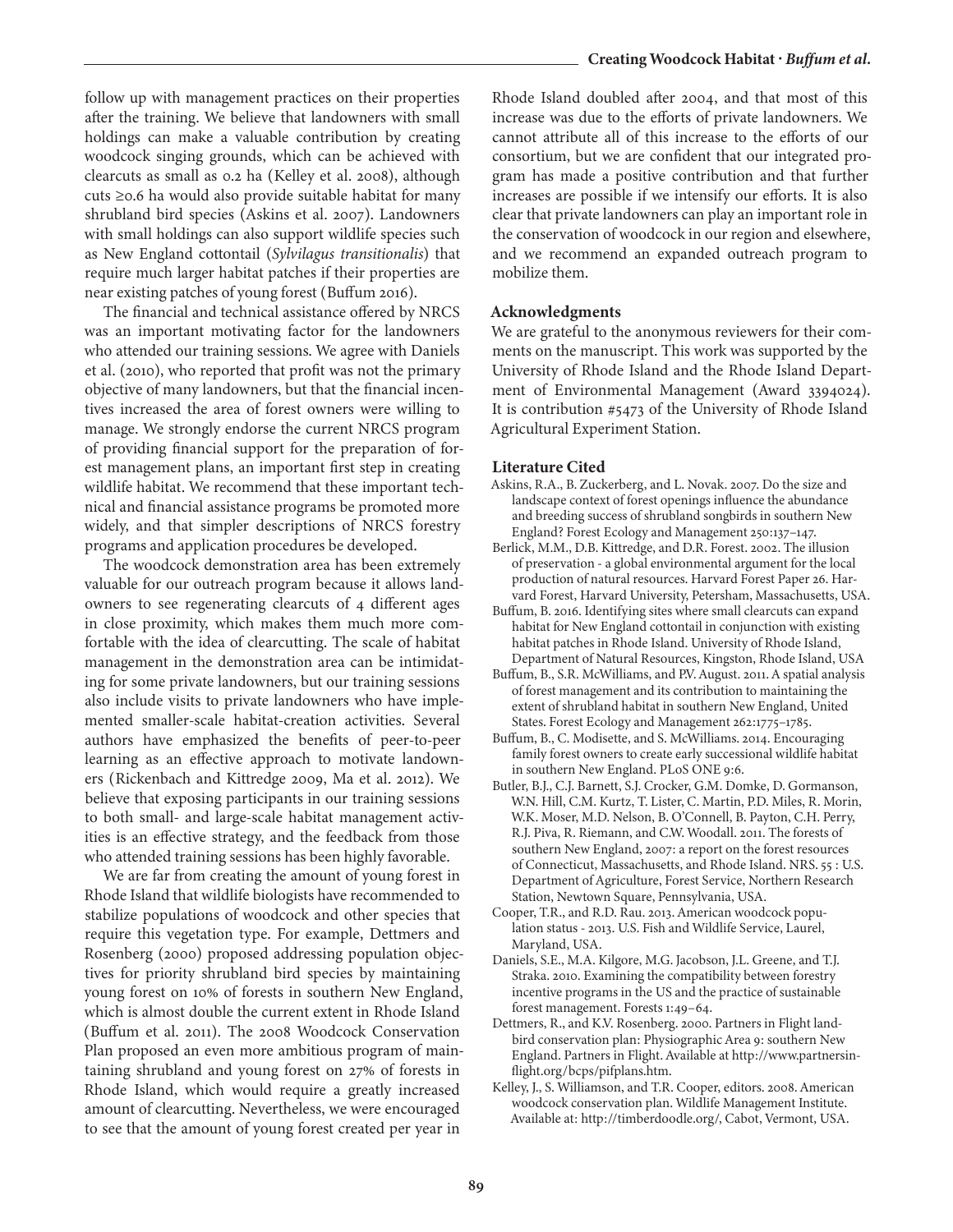#### **[3] communication strategies ·** *Proceedings of the Eleventh American Woodcock Symposium*

- Ma, Z., B.J. Butler, D.B. Kittredge, and P. Catanzaro. 2012. Factors associated with landowner involvement in forest conservation programs in the U.S.: implications for policy design and outreach. Land Use Policy 29:53–61.
- Masse, R.J., B.C. Tefft, J.A. Amador, and S.R. McWilliams. 2013. Why woodcock commute: testing the foraging-benefit and predation-risk hypotheses. Behavioral Ecology 24:1348–1355.
- Masse, R.J., B.C. Tefft, and S.R. McWilliams. 2014. Multiscale habitat selection by a forest-dwelling shorebird, the American woodcock: implications for forest management in southern New England, USA. Forest Ecology and Management 325:37–48.
- Masse, R.J., B.C. Tefft, and S.R. McWilliams. 2015. Higher bird abundance and diversity where American woodcock sing: fringe benefits of managing forests for woodcock. The Journal of Wildlife Management 79:1378–1384.
- McAuley, D.G., J.R. Longcore, D.A. Clugston, R.B. Allen, A. Weik, S. Williamson, J. Dunn, B. Palmer, K. Evans, W. Staats, G.F. Sepik, and W.W. Halteman. 2005. Effects of hunting on survival of American woodcock in the Northeast. Northeast Journal of Wildlife Management 69:1565–1577.
- Monahan, E. 2012. American woodcock habitat management and development of a woodcock habitat demonstration area trail. University of Rhode Island, Kingston, Rhode Island, USA.

Availalble at http://web.uri.edu/forestry/files/2017/08/Monahan-2012-Development-of-Woodcock-Habitat-Demonstration-Area-Trail.pdf.

- NRCS. 2017. Natural Resources Conservation Service. <https://www. nrcs.usda.gov/wps/portal/nrcs/main/ri/programs/financial/ eqip/>. Accessed 1 Aug 2017.
- Poudyal, N.C., and D.G. Hodges. 2009. Factors influencing landowner interest in managing wildlife and avian habitat on private forestland. Human Dimensions of Wildlife 14:240–250.
- Rickenbach, M., and D. Kittredge. 2009. Time and distance: comparing motivations among forest landowners in New England, USA. Small-Scale Forestry 8:95–108.
- RIGIS. 2017. Rhode Island Geographic Information System. <http:// www.rigis.org/>. Accessed 1 Aug 2017.
- URI. 2017. University of Rhode Island, Department of Natural Resources Science. Kingston, Rhode Island, USA. <http:// web.uri.edu/forestry/rhode-island-woods-website/>. Accessed 1 Aug 2017.
- Williamson, S. 2008. Bird Conservation Region 30: New England/ Mid-Atlantic Coast. Pages 138–147 *in* J. Kelley, S. Williamson, and T.R. Cooper, editors. American Woodcock Conservation Plan. Wildlife Management Institute, Cabot, Vermont, USA. Available at: http://timberdoodle.org/.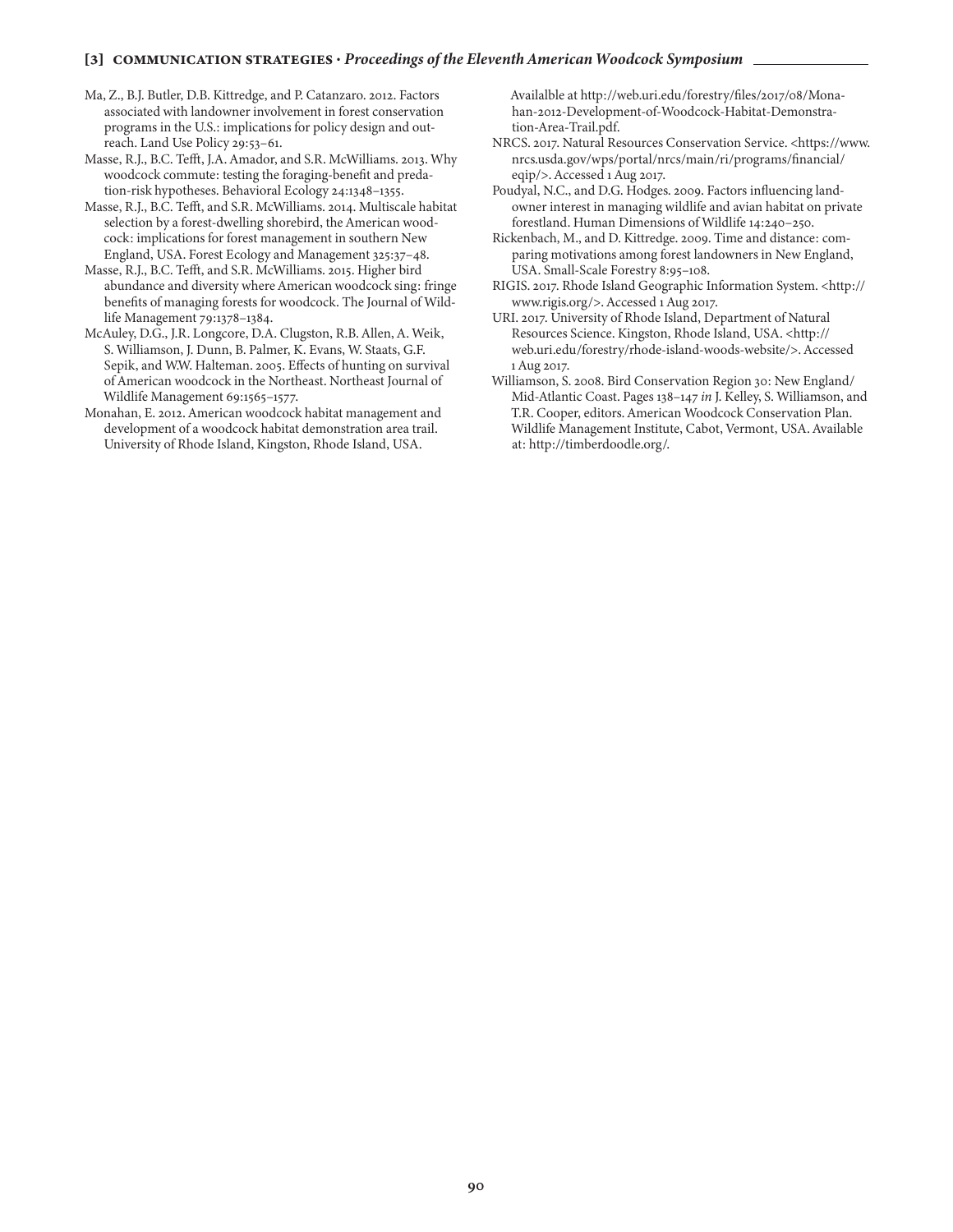

**Figure 1.** Location of young forest patches produced by the Rhode Island Department of Environmental Management Division of Fish and Wildlife during 1995 to 2017 as part of the creation of an ca. 40-ha woodcock management demonstration area in the state-owned Great Swamp Wildlife Management Area, South Kingstown, Rhode Island, USA.